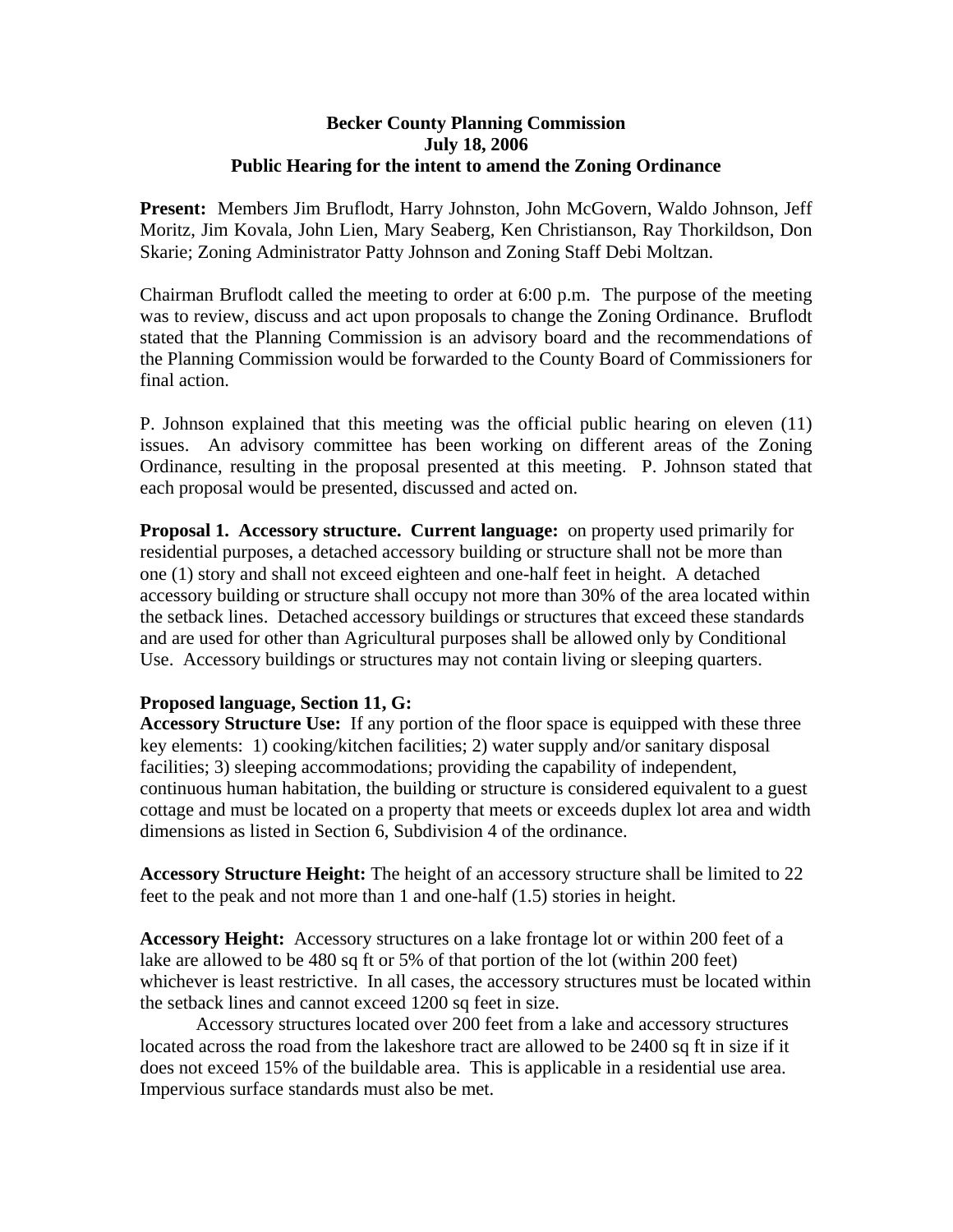**Accessory Building Setback:** Accessory structures located within the shoreland district may be permitted 20 feet from the right of way of a township dedicated road or 53 feet from the centerline of a non-dedicated township road. This setback does not apply to County or State Highway.

Amend Section 6 to reflect road setbacks for accessory structures within the shoreland district and on township roads.

Amend Section 4 definition Guest Cottage to read: A structure having floor space equipped with cooking/kitchen facilities, water supply and/or sanitary disposal facilities, sleeping accommodations with any other amenities capable of providing independent human habitation. A structure that is capable of being used as a dwelling unit in addition to the primary dwelling on a lot.

Add definition: Guest Quarters: A structure having floor space capable of providing for temporary human occupation, such as sleeping accommodations for short term guest use. The incidental use of guest quarters is supplementary to occupancy of the main dwelling unit.

P. Johnson stated that a representative from Foltz Buildings worked with the committee on this issue. P. Johnson stated that more people want to build structures with overhead doors rather than shed-type doors and additional height is required for construction. P. Johnson stated that there was one error in the proposal, which was the third heading, should be accessory structure area, not height.

Speaking in favor of the proposal was Bob Bristlin. Speaking in opposition of the proposal was Rolf Christianson, whom thought the proposed height should be 23 feet.

Kovala stated that 22 ft high would accommodate a 14 ft door for RV's to be placed inside. Johnston stated that Otter Tail County has changed their height limit to 22 ft. Johnston also stated that the Foltz representative felt that a 22 ft height limitation would accommodate approximately 90% of the buildings that Foltz constructs.

Discussion was held regarding the definition of a half story. P. Johnson stated that is would be one-half the cubic area of the first floor.

**Motion:** Lien made a motion to approve the following proposal based on the fact that the change would allow better use of property: **Section 11, G: Accessory Structure Use:**  If any portion of the floor space is equipped with these three key elements: 1) cooking/kitchen facilities; 2) water supply and/or sanitary disposal facilities; 3) sleeping accommodations; providing the capability of independent, continuous human habitation, the building or structure is considered equivalent to a guest cottage and must be located on a property that meets or exceeds duplex lot area and width dimensions as listed in Section 6, Subdivision 4 of the ordinance.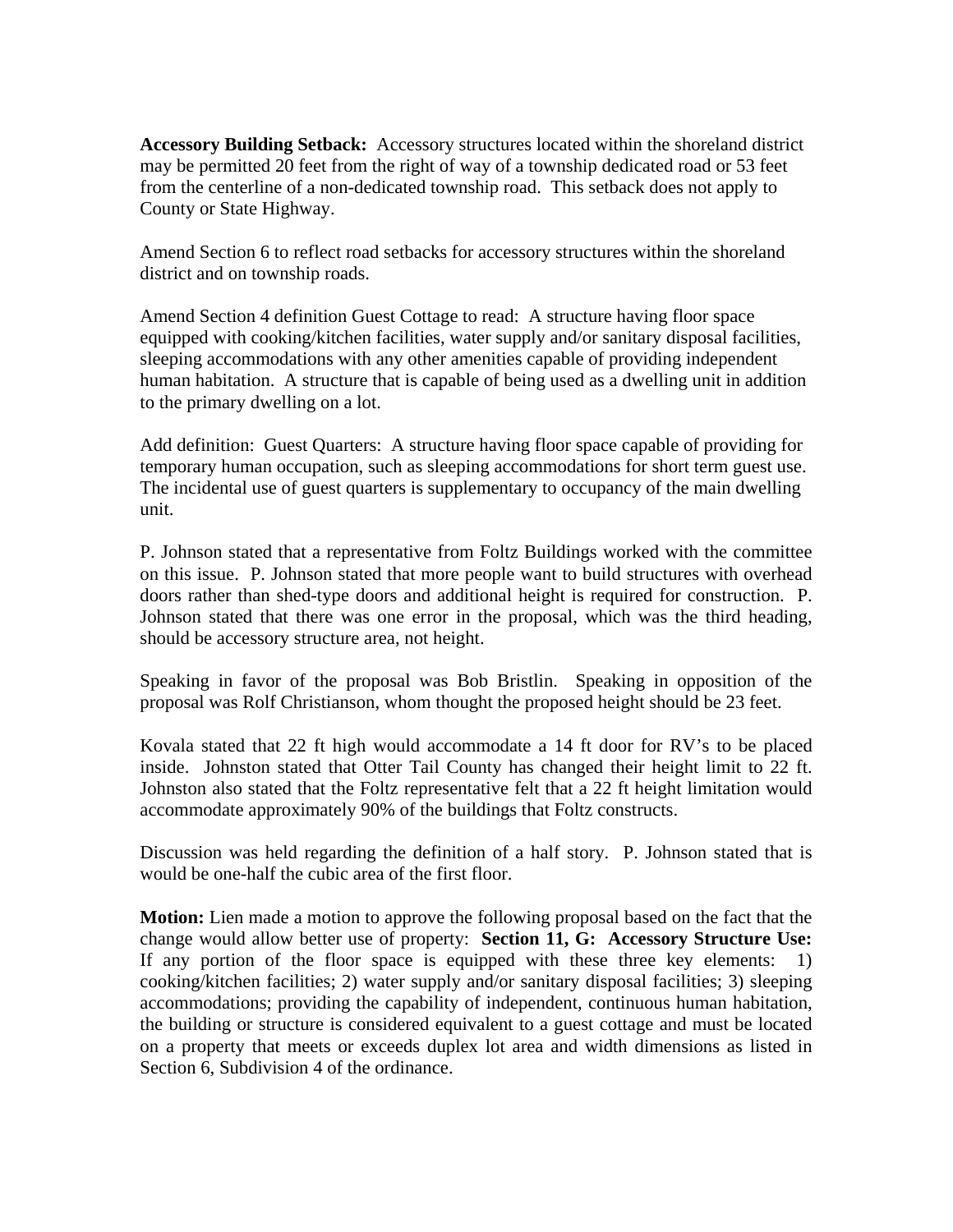**Accessory Structure Height:** The height of an accessory structure shall be limited to 22 feet to the peak and not more than 1 and one-half (1.5) stories in height.

**Accessory Structure Area:** Accessory structures on a lake frontage lot or within 200 feet of a lake are allowed to be 480 sq ft or 5% of that portion of the lot (within 200 feet) whichever is least restrictive. In all cases, the accessory structures must be located within the setback lines and cannot exceed 1200 sq feet in size.

Accessory structures located over 200 feet from a lake and accessory structures located across the road from the lakeshore tract are allowed to be 2400 sq ft in size if it does not exceed 15% of the buildable area. This is applicable in a residential use area. Impervious surface standards must also be met.

**Accessory Building Setback:** Accessory structures located within the shoreland district may be permitted 20 feet from the right of way of a township dedicated road or 53 feet from the centerline of a non-dedicated township road. This setback does not apply to County or State Highway.

Amend Section 6 to reflect road setbacks for accessory structures within the shoreland district and on township roads.

Amend Section 4 definition Guest Cottage to read: A structure having floor space equipped with cooking/kitchen facilities, water supply and/or sanitary disposal facilities, sleeping accommodations with any other amenities capable of providing independent human habitation. A structure that is capable of being used as a dwelling unit in addition to the primary dwelling on a lot.

Add definition: Guest Quarters: A structure having floor space capable of providing for temporary human occupation, such as sleeping accommodations for short term guest use. The incidental use of guest quarters is supplementary to occupancy of the main dwelling unit.

Kovala second. All in favor. Motion carried.

**Proposal 2. Pervious Decks. Proposed Language:** Decks shall be considered as pervious if the following conditions are met: Maximum material (board) width is 8 inches; Minimum spacing between materials (boards) is ¼ inch; Area under deck is pervious material. Decks not meeting these requirements shall be considered as impervious.

P. Johnson stated that there is no current definition for a pervious deck.

Bob Bristlin stated that he felt that something should be changed to address removal of impervious surface on nonconforming lots so the owner does not have to go through the complete mitigation process. Bruflodt stated that maybe that issue could be addressed with Proposal 3 or go back to the committee. P. Johnson stated that the nonconforming lot mitigation is a new regulation and that there will be instances that maybe do not fit with the new regulation. P. Johnson stated that she would look into the situation and try to find a solution to the problem.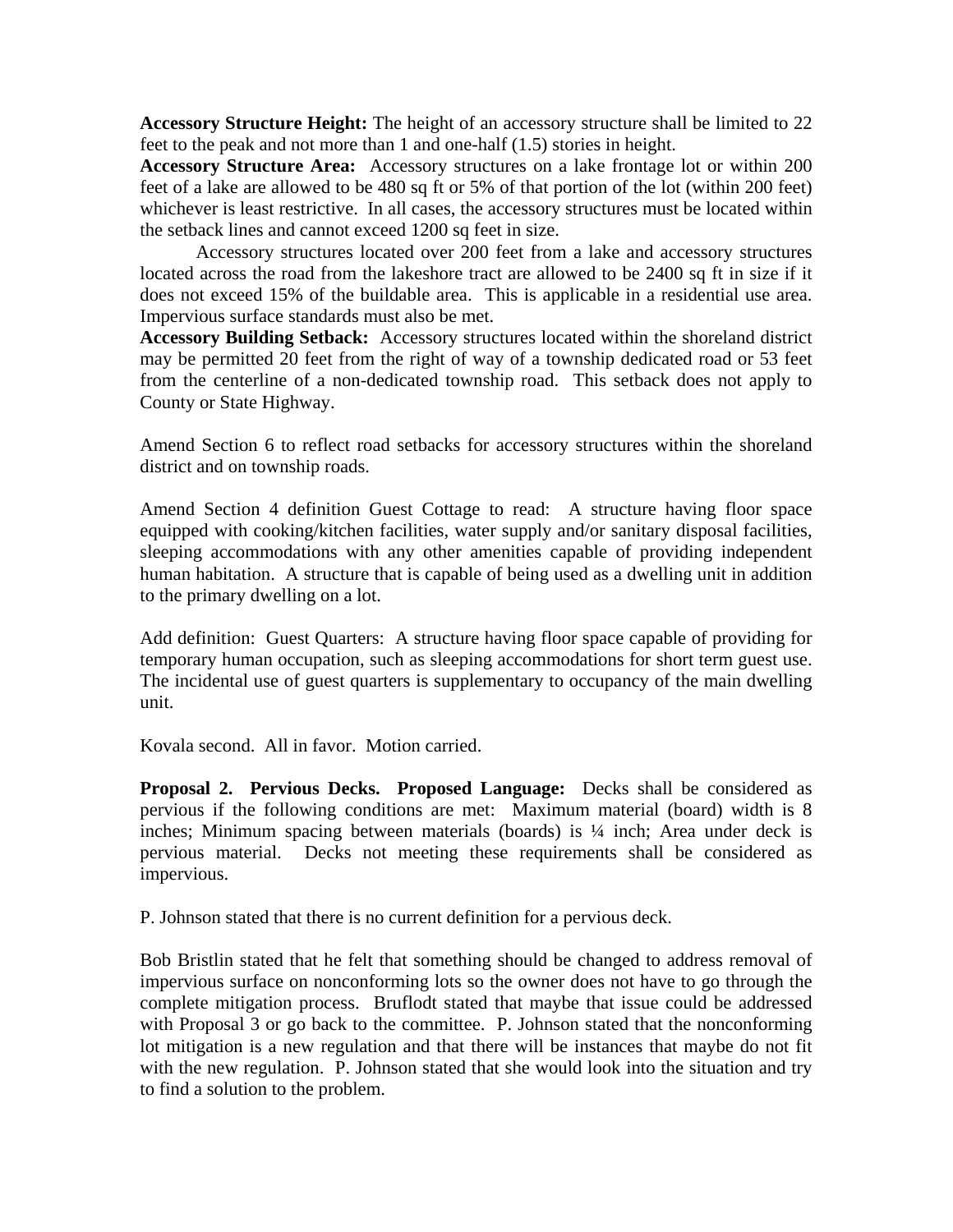**Motion:** Kovala made a motion to approve the following proposal based on the fact that it provides a needed definition: Decks shall be considered as pervious if the following conditions are met: Maximum material (board) width is 8 inches; Minimum spacing between materials (boards) is <sup>1</sup>/4 inch; Area under deck is pervious material. Decks not meeting these requirements shall be considered as impervious.

W. Johnson second. All in favor. Motion carried.

**Proposal 3. Impervious Surface. Proposed Language:** Impervious surface is limited to 25% of the total lot area. However, impervious surface within the first tier of development will be limited to 25% of lot area located within the first tier.

P. Johnson explained that this would eliminate someone from putting all 25% of the coverage close to the lake. Maximum lot coverage would still be 25%, but within the first tier, maximum coverage would be limited to 25% of the area located within that tier, the remainder of the entire 25% would have to be located outside the first tier. This would also eliminate someone buying a back lot and using that area to increase coverage on the lakeside.

Christianson questioned why the first tier was used rather than the road as a divider. P. Johnson stated that the first tier was used for two reasons, one, tier depth is already spelled out in the ordinance and secondly, this would apply to lots which are extremely long and not separated by a road.

Chris Heyer felt that this would not give an incentive for creation of deeper lots.

Lien felt that this should be looked at more closely. Lien felt that some issues are passed in too much of a hurry and don't get analyzed enough. Lien felt that Bristlin's suggestion on the impervious for nonconforming lots could also be addressed with this issue.

**Motion:** Lien made a motion to send this proposal back to the committee for further review. Thorkildson second. All in favor.

**Proposal 4. Water Oriented Accessory Structures. Current ordinance provision states:** Each lot having a minimum of seventy-five feet of frontage on a General Development Lake and a minimum of one hundred feet on a Recreational Development Lake or Natural Environment Lake may have one water-oriented accessory structure not meeting the normal structure setback in section 6 of this Ordinance. The water oriented accessory structure shall comply with the following provisions:

A. The structure exclusive of safety rails must not exceed in height the elevation of the lot measured at the building setback line from the ordinary high water level must not be more than twelve feet above grade in height and cannot occupy an area greater than 250 square feet. Detached decks must not exceed eight feet above grade at any point;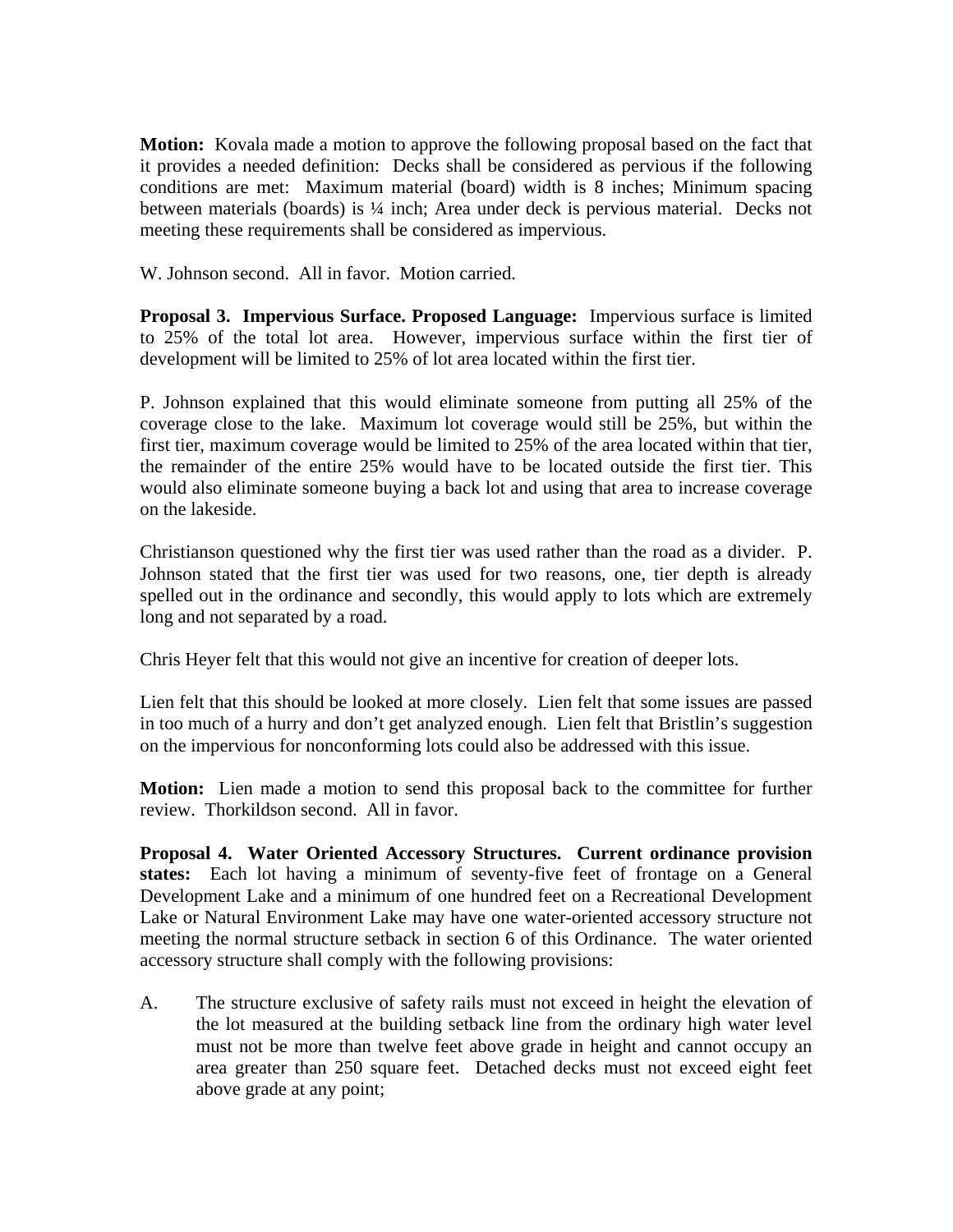- B. The minimum setback of the structure shall be twenty feet from the ordinary high water level or the ice ridge, whichever is greater;
- C. The structure shall be treated to reduce visibility as viewed from public waters and adjacent shorelands by vegetation, topography, increased setbacks or color, assuming summer, leaf-on conditions;
- D. The roof may be used as a deck with safety rails not exceeding three feet, but shall not be enclosed or used as a storage area;
- E. The structure shall not be designed or used for human habitation and shall not contain a potable water supply or sewage disposal facilities.
- F. The structure shall be placed within the center twenty-five feet of the lot as measured along the setback from the ordinary high water level.

**Proposed changes:** Each lot having a minimum of 100 feet of frontage on a General Development Lake and a minimum of 150 feet on a Recreational Development Lake or 200 feet Natural Environment Lake may have one water-oriented accessory structure not meeting the normal structure setback in section 6 of this Ordinance. The water oriented accessory structure shall comply with the following provisions:

- A. The structure must not exceed in height the elevation of the lot measured at the building setback line from the ordinary high water level, must not be more than ten feet above grade in height and cannot occupy an area greater than 120 square feet;
- B. The minimum setback of the structure shall be twenty feet from the ordinary high water level or the ice ridge, whichever is greater;
- C. The structure shall be treated to reduce visibility as viewed from public waters and adjacent shorelands by vegetation, topography, increased setbacks or color, assuming summer, leaf-on conditions;
- D. The structure shall not be designed or used for human habitation and shall not contain a potable water supply or sewage disposal facilities. The structure will be used for storage only; and
- E. The structure shall be placed within the center twenty-five feet of the lot as measured along the setback from the ordinary high water level.

P. Johnson stated that the changes made to this portion would coincide with the nonconforming lot mitigation, which was adopted in November 2005. The changes include: width of lake lot before qualifying for a water oriented structure; size of the structure allowed; height of the structure allowed and the top of the structure cannot be used as a deck.

Rolf Christianson questioned why the structure needed to be in the center of the lot. P. Johnson explained that these structures were only allowed by conditional use permit and this terminology eliminated this process and coincides with the DNR regulations. If the placement of the structure does not work on the lot, the owner can apply for a variance.

Bob Bristlin felt the setback should be from the property line, not center of lot.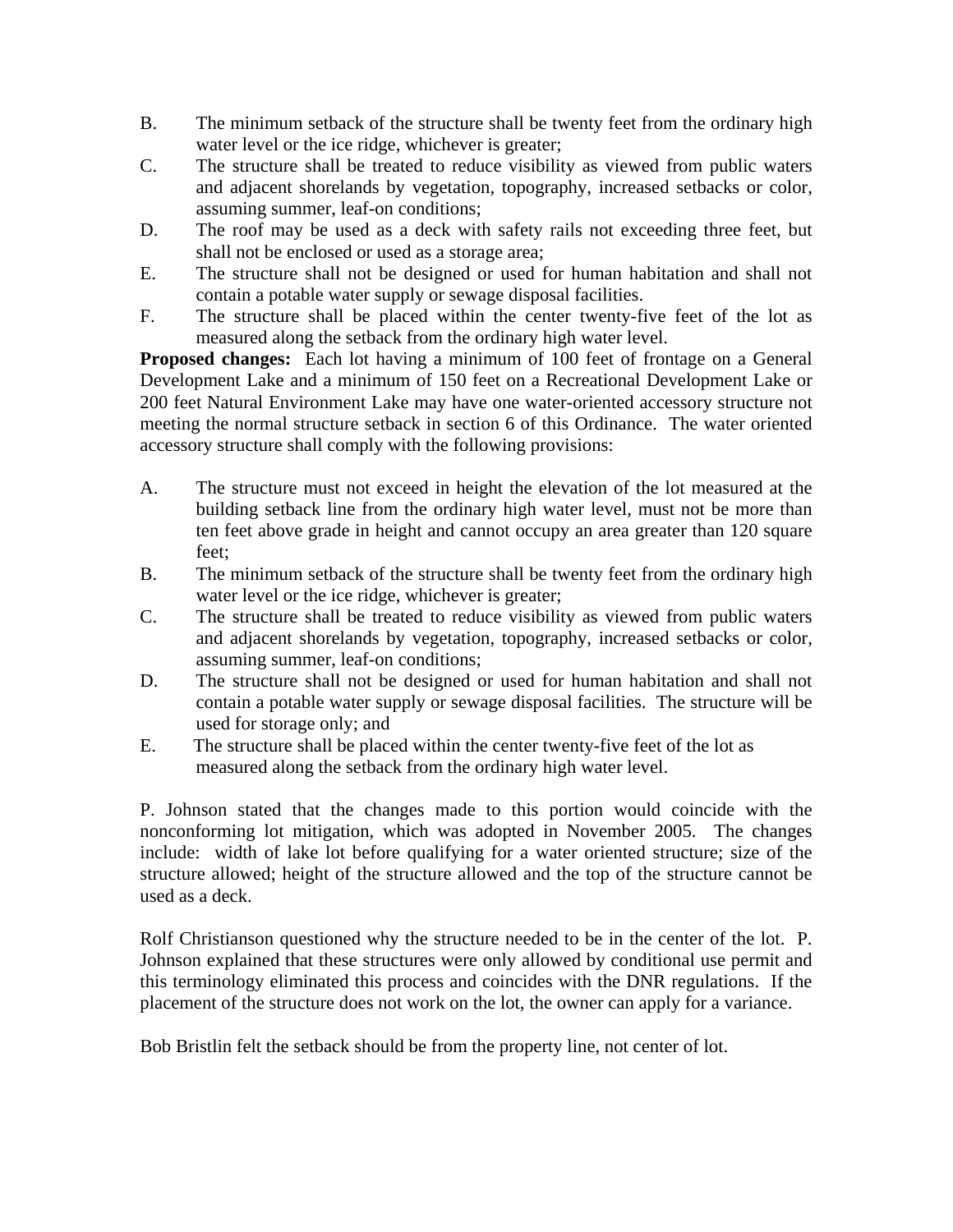Thorkildson stated that the center of the lot placement does not make sense. Kovala stated that the placement of the structure is not part of the change. Moritz explained the history of water oriented structures and the reasoning for past changes.

**Motion:** Lien made a motion to approve the following proposal to coincide with the nonconforming lot mitigation to read as follows: Each lot having a minimum of 100 feet of frontage on a General Development Lake and a minimum of 150 feet on a Recreational Development Lake or 200 feet Natural Environment Lake may have one water-oriented accessory structure not meeting the normal structure setback in section 6 of this Ordinance. The water oriented accessory structure shall comply with the following provisions:

- A. The structure must not exceed in height the elevation of the lot measured at the building setback line from the ordinary high water level, must not be more than ten feet above grade in height and cannot occupy an area greater than 120 square feet;
- B. The minimum setback of the structure shall be twenty feet from the ordinary high water level or the ice ridge, whichever is greater;
- C. The structure shall be treated to reduce visibility as viewed from public waters and adjacent shorelands by vegetation, topography, increased setbacks or color, assuming summer, leaf-on conditions;
- D. The structure shall not be designed or used for human habitation and shall not contain a potable water supply or sewage disposal facilities. The structure will be used for storage only; and
- E. The structure shall be placed within the center twenty-five feet of the lot as measured along the setback from the ordinary high water level.

Moritz second. All in favor except Christianson. Majority in favor. Motion carried.

**Proposal 5. Conditional Use Permits. Currently there are no expiration dates.** The CUP stays with the property whether or not is it being used.

**Proposal:** Add to the conditional use permit section: If two years after the date that the conditional use permit is granted, the use has not been implemented; the conditional use permit shall be null and void. If the permitted use is discontinued for a period of two years, the conditional use permit shall be null and void.

P. Johnson stated that this proposal was before the Planning Commission earlier with a one year expiration and sent back to the committee. P. Johnson explained that there are many conditional use permits have been granted and either never implemented or discontinued. Since a conditional use permit stays with the property, an old conditional use permit can be re-enacted without being reviewed and in many cases, regulations have changed and the old permit would not have been granted under current regulations.

Bob Bristlin felt that a one year expiration date should be placed on the permits because most people applying for the permit will use it right away. Lien felt that the permit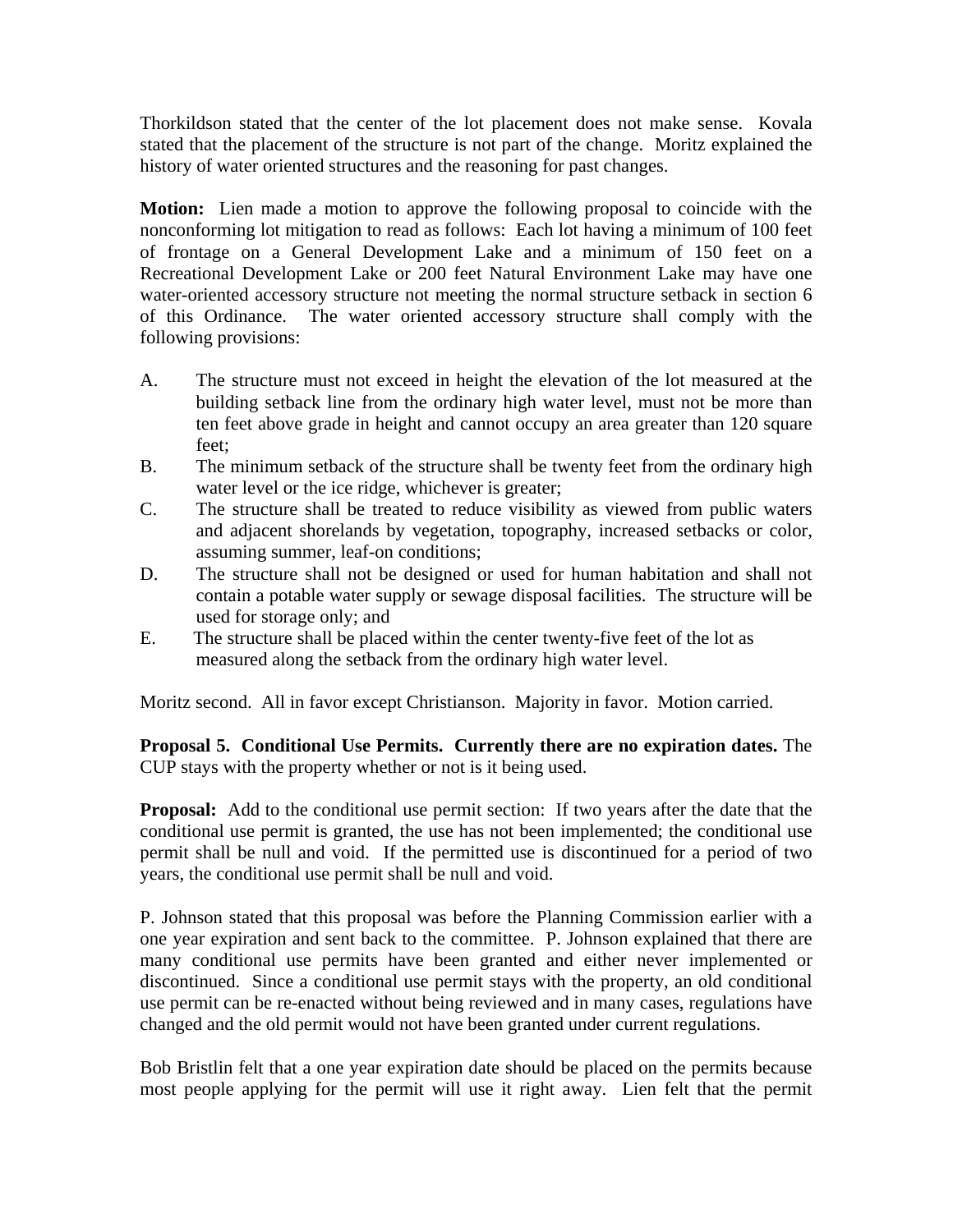should not continue forever. Bristlin felt that the expiration dates will not be policed. P. Johnson stated that the enforcement would be administratively and would not be difficult to track.

**Motion:** W. Johnson made a motion to approve the following proposal based on the fact that it would keep issues closer into compliance with current and changing zoning regulations:

Add to the conditional use permit section: If two years after the date that the conditional use permit is granted, the use has not been implemented; the conditional use permit shall be null and void. If the permitted use is discontinued for a period of two years, the conditional use permit shall be null and void.

Christianson second. All in favor. Motion carried.

**Proposal 6. Variances. Currently there are no expiration dates.** The Variance stays with the property whether or not the variance has been executed.

**Proposal:** If two years after the date of the variance was granted, a zoning permit was not obtained and construction did not begin, the variance shall become null and void, unless a request for extension of time in which to complete the work has been granted by the Board of Adjustment. The request must be placed on the Board of Adjustment agenda prior to the expiration of the variance. The request for extension shall state facts showing a good faith attempt to complete the work permitted in the variance.

P. Johnson explained that variances do not have expiration dates and stay with the property forever. This would dissolve future variance if they are not enacted within two years of issuance.

Paul Renner questioned the variance that he just received. He does not plan on building all the storage units allowed in two years; it may take three or four years. P. Johnson stated that his variance would be grandfathered in, but future variances could be addressed by the Board to allow for staging or if multiple structures were being built, the construction of one structure does enact the variance and it would not expire.

Knutson questioned if there would be a fee for applying for an extension. P. Johnson stated that portion would have to be figured out administratively with the Commissioners.

**Motion:** Johnston made a motion to approve the following proposal based on the fact that it would keep issues closer into compliance with current and changing zoning regulations: If two years after the date of the variance was granted, a zoning permit was not obtained and construction did not begin, the variance shall become null and void, unless a request for extension of time in which to complete the work has been granted by the Board of Adjustment. The request must be placed on the Board of Adjustment agenda prior to the expiration of the variance. The request for extension shall state facts showing a good faith attempt to complete the work permitted in the variance.